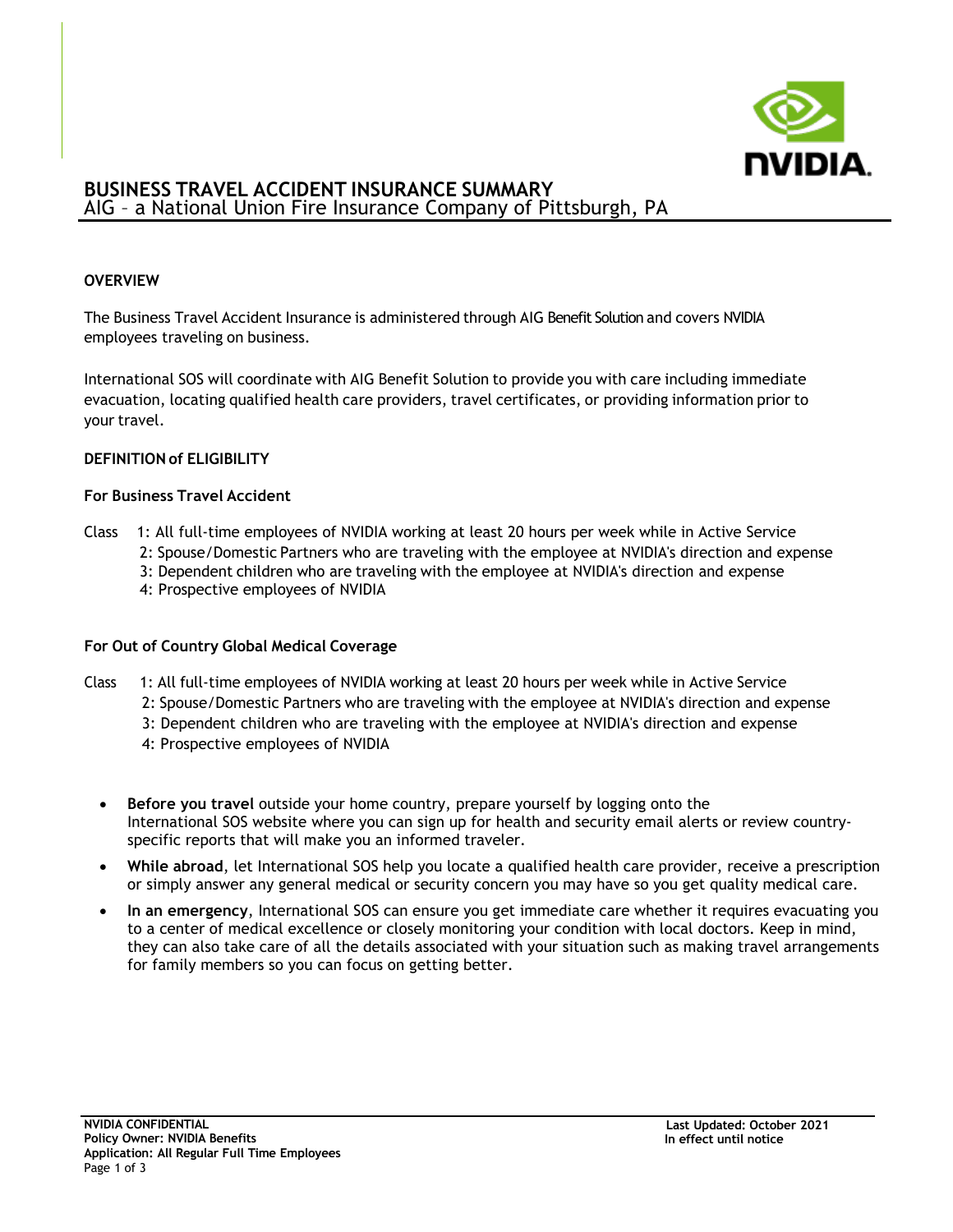# **PROCESS**

While you are on NVIDIA business travel and experience a medical or other travel emergency, *please contact International SOS: (NVIDIA Corporate Membership Number# 11BMMS000186)*

| For after hour emergencies, doctor referrals, medical evacuations, repatriation or other services: |                                                   |  |
|----------------------------------------------------------------------------------------------------|---------------------------------------------------|--|
| If calling from within the U.S.A.                                                                  | 1-800-523-6586                                    |  |
| If calling from US, Mexico, Central or South America<br>call Philadelphia, PA                      | 1-215-942-8226<br>(call collect where available)  |  |
| If calling from Canada                                                                             | 1-800-441-4767                                    |  |
| If calling from Europe, the CIS, Africa or the Middle<br>East call London, England                 | 44-20-8762-8008<br>(call collect where available) |  |
| If calling from Asia, Australia or the Pacific Rim call<br>Singapore                               | 65-6338-7800<br>(call collect where available)    |  |
| To learn more about ISOS services, please visit the NVIDIA travel site.                            |                                                   |  |

For further information please contact the Employee Resource Center (erc@nvidia.com) or call 408-566-6878.

Please inform NVIDIA TRAVEL [Services](mailto:NVIDIA-Travel@nvidia.com) [\(nvidia-travel@nvidia.com\)](mailto:nvidia-travel@nvidia.com) of any travel related issues.

## **How to report a Business Travel Accident claim**

Depending on your claim type, there are specific forms and reporting instructions for proper handling of your claim. AIG Claims will help to review your policy to confirm your benefits. To expedite the claims handling process, please:

- 1. Contact AIG Claims at [AHClaims@aig.com](mailto:AHClaims@aig.com) to both obtain and submit the appropriate claim form. You can also call at 1-913-495-6520 if you are outside the U.S., Canada and Puerto Rico or 800-551-0824 if you are within the U.S., Canada and Puerto Rico.
- 2. AIG Claims will help you complete the claim form in its entirety.
- 3. Submit your completed and signed claim form with all required information and attachments, if applicable, including the policy number shown below.

## AIG Benefits Solution NVIDIA Corporation Policy Number: **GTP 0009140823-C**

Access the full [Business Travel Accident](https://nvidia.sharepoint.com/sites/nvinfo/benefits/Documents/BusinessTravelAccidentInsurancePolicy.pdf) Insurance Policy on the [NVINFO Benefits](https://nvidia.sharepoint.com/sites/nvinfo/benefits) site.